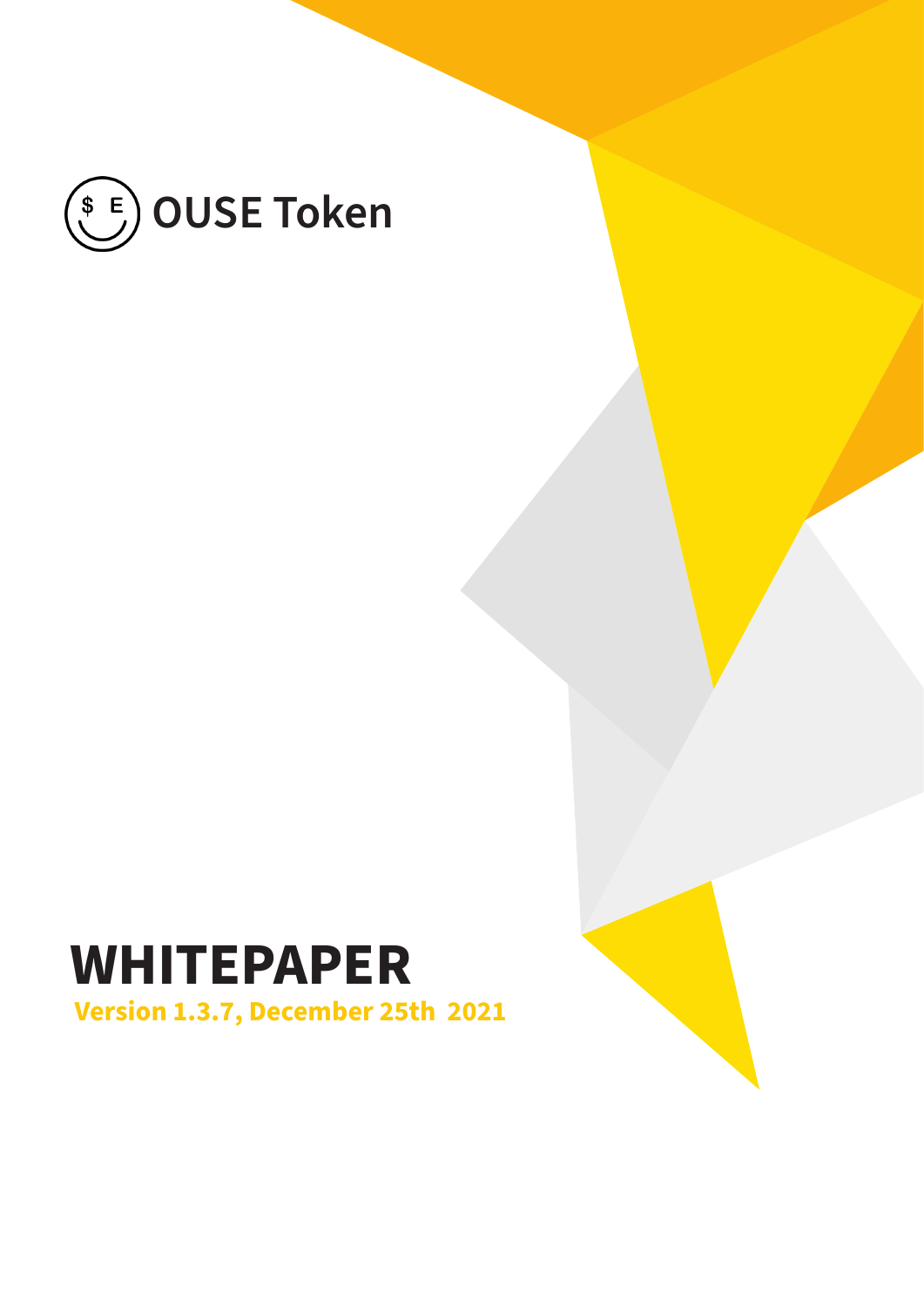

## **Introduction**

*OUSE Token is a meme token. It's the vision of celebrity Realtor and television Producer Tai Savet.*

OUSE Token's purpose is to generate publicity around the OUSE Token project. In addition, OUSE Token aims to create a fictional, celebrity-driven NFT Marketplace in the metaverse. Plans are underway to make the OUSE Token have functionality. In the future, users of OUSE Token will be able to buy and sell NFTs on a Web3 Marketplace, a mobile app, and in the metaverse.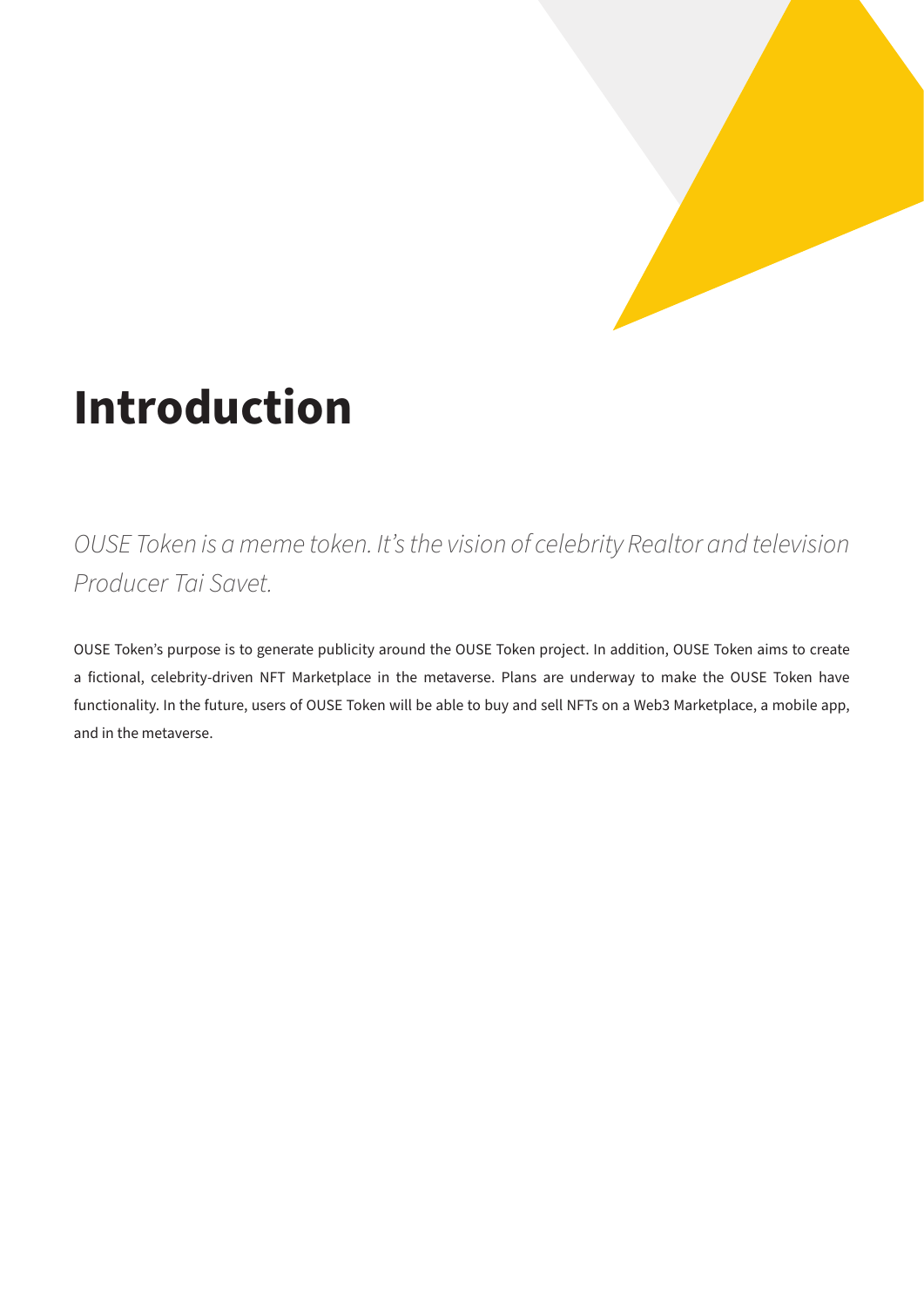## **Words From Founder**



Founder **Tai Savetsila**

**Tai Savet is a Los Angeles based real estate broker, executive producer and entrepreneur. He rose to fame starring in the VH1 reality television series Love & Listings.**

Savet's experience in both the real estate and entertainment industries has earned him the tremendous trust and a well-deserved reputation within the entertainment industry. With pride and passion, Savet fulfils the requirements of his clientele matching their needs with properties that best suit their unique

way of life. If you are seeking a phenomenal real estate agent to handle your next transaction then Tai is your man. Savet is associated with Agents of LA Inc., a unique brokerage firm headquartered in Los Angeles CA., this enables Savet to offer access to firstrate tools and resources that will aid you on your real estate search or sale, allowing you to make confident decisions and ensuring that your transaction closes seamlessly. Savet's professionalism and experiences make him incredibly well suited for handling your purchase and or sale of Los Angeles's A-List real estate as well as managing the expectations of high-end clientele.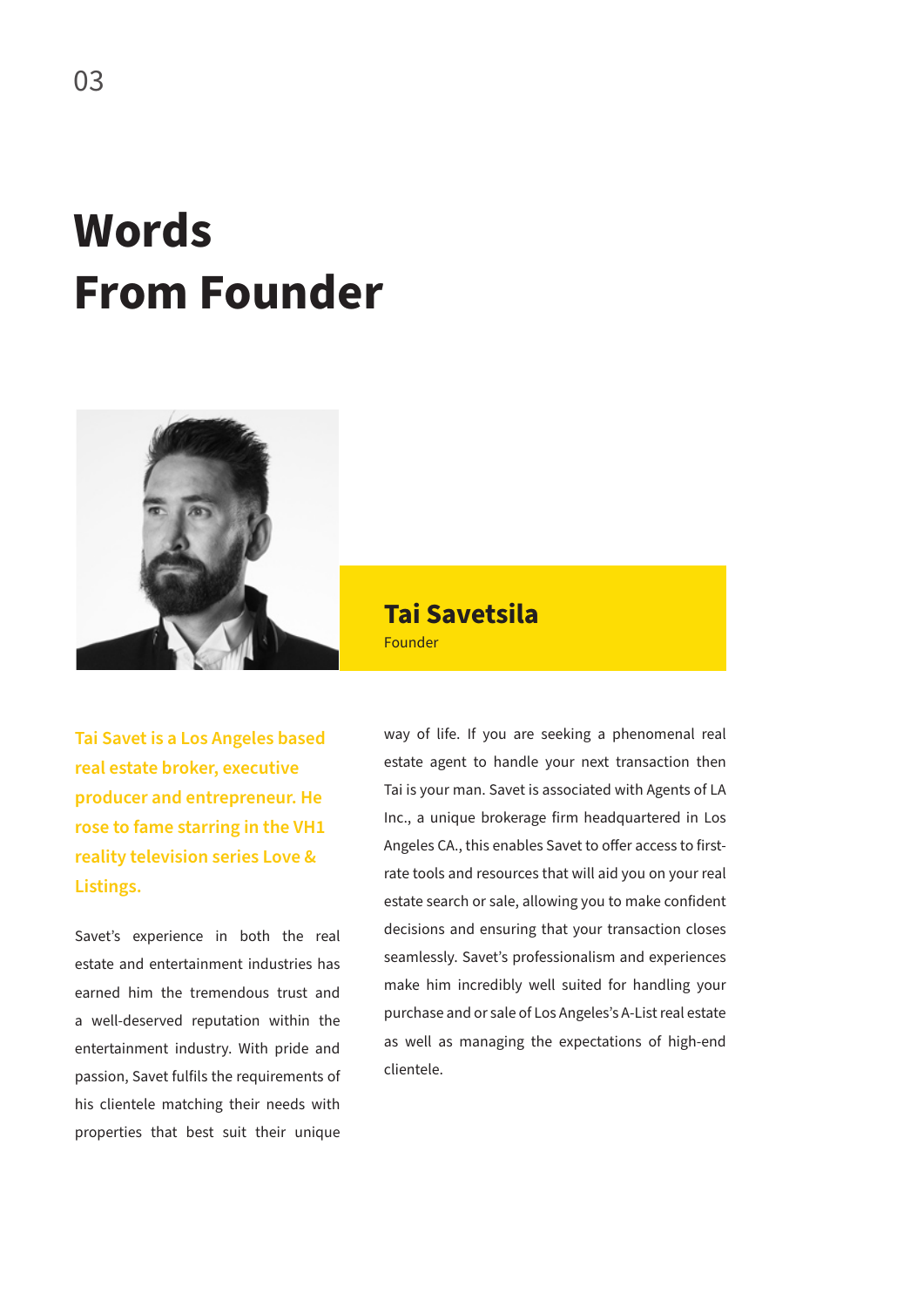### **Summary**

*OUSE Token is primarily a "meme coin" used to generate publicity around the OUSE Token project. OUSE Token will allow people to buy and sell NFTs on the OUSE Token platform.*

#### **The goal of OUSE Token is to create a fictional NFT virtual world based on the Los Angeles plot map. Therefore, the OUSE Token metaverse design is inspired by real-world Los Angeles neighborhoods, like Beverly Hills and Hollywood.**

Development of a traditional NFT trading platform on Web3 with OUSE Token functionality linked is currently in progress. Soon, luxury celebrity-inspired real estate NFT properties will be available in mobile augmented reality. In addition, the OUSE Token VR Headset-based metaverse will be implemented by late 2022.

Celebrities will own NFT homes on streets within the OUSE Token platform fictional metaverse. Companies will be allowed to bid on the naming rights for the roads on which the celebrity NFT homes exist.

Citizens will be allowed to buy NFT homes adjacent to celebrity NFT properties. Other NFTs on the OUSE Token platform include fictionalized items like virtual home furnishings and virtual pets. Eventually, services like virtual real estate agents, virtual live events, virtual open houses, etc., will be included.

In the metaverse, players who purchase NFT property will become OUSE citizens and acquire unique benefits like highprofile virtual neighbors and virtual real estate agents to facilitate the sale of unique luxury NFT properties.

OUSE Token is getting a lot of attention from both celebrities and retail fans of NFTs. Early beta testing shows that people are interested in buying luxury real estate NFTs in the metaverse. OUSE Token is live on PancakeSwap as of December 3rd, 2021.

Development is underway for the Web3 NFT Marketplace, and the mobile Augmented reality app. In addition, OUSE Token's development team is working with emerging technologies to provide the VR headset-based metaverse functionality. Finally, our artist and designers Blender renderings will come to life. Unique art and cutting-edge design are integral to the OUSE Token experience.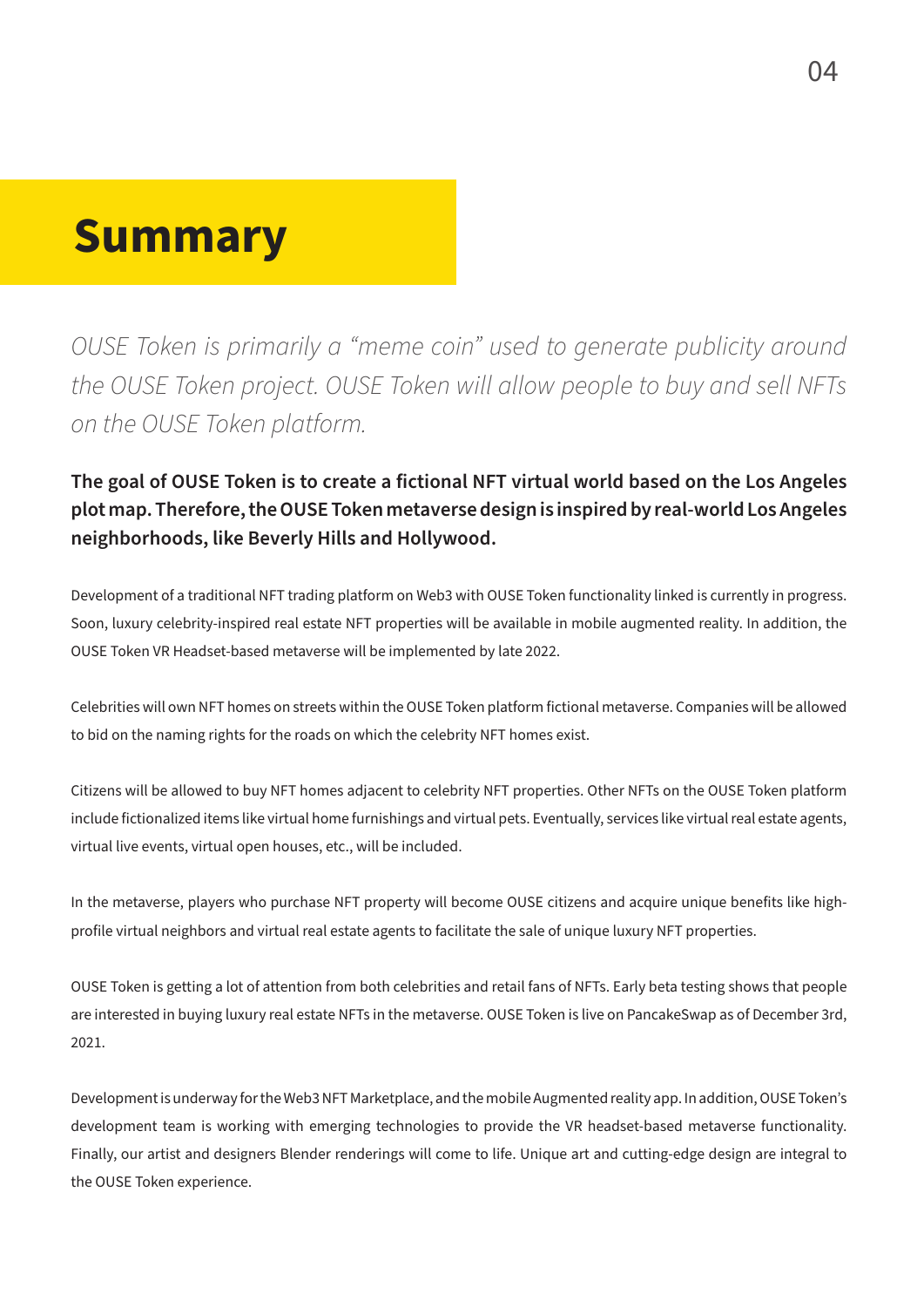

05

*OUSE's primary mission is to release the meme token trading as "OUSE" on PancakeSwap to generate publicity surrounding the OUSE Token project.* 

Plans to expand on to other cryptocurrency exchanges are on the horizon. Secondly, OUSE will enable the OUSE Token to buy and sell NFTs of 3D real estate renderings on a Web3 marketplace. Finally, OUSE will roll out a metaverse NFT marketplace and fictional virtual world for both mobile and VR headsets on the OUSE Platform in the metaverse.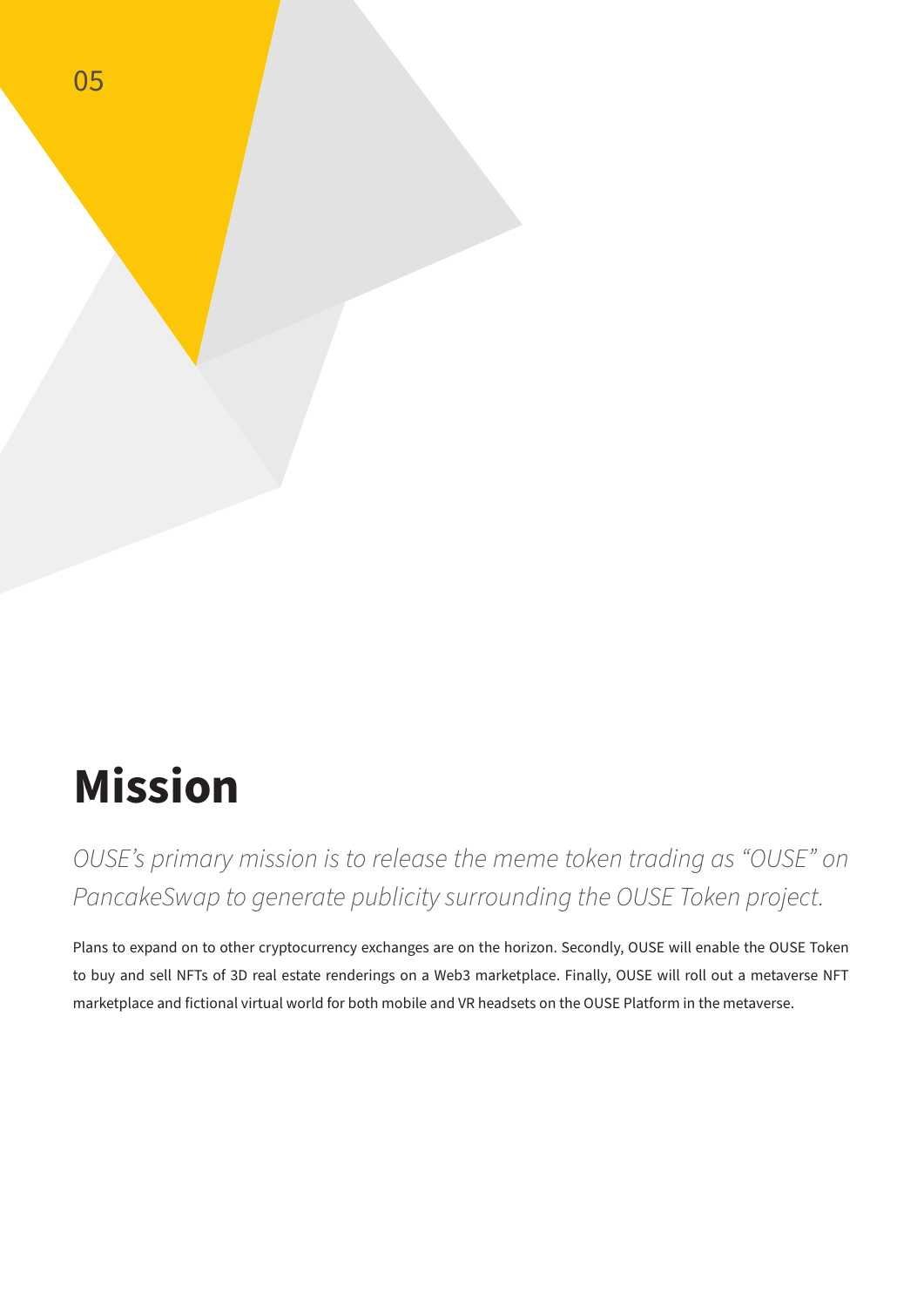## **Road Map**

### 01 **PancakeSwap**

The meme OUSE token drops on PancakeSwap on December, 3rd, 2021

### **Token Update** 02

150 Wallets & 1,00+ Transfer

### **Coinsbit.io Token Sale** 03

OUSE Token added to Coinsbit.io

### **Token Listing** 04

Get listed on CoinGecko & CoinMarketCap

### 05 **NFT Platform**

Beta testing of OUSE Token NFT platform IOS & Web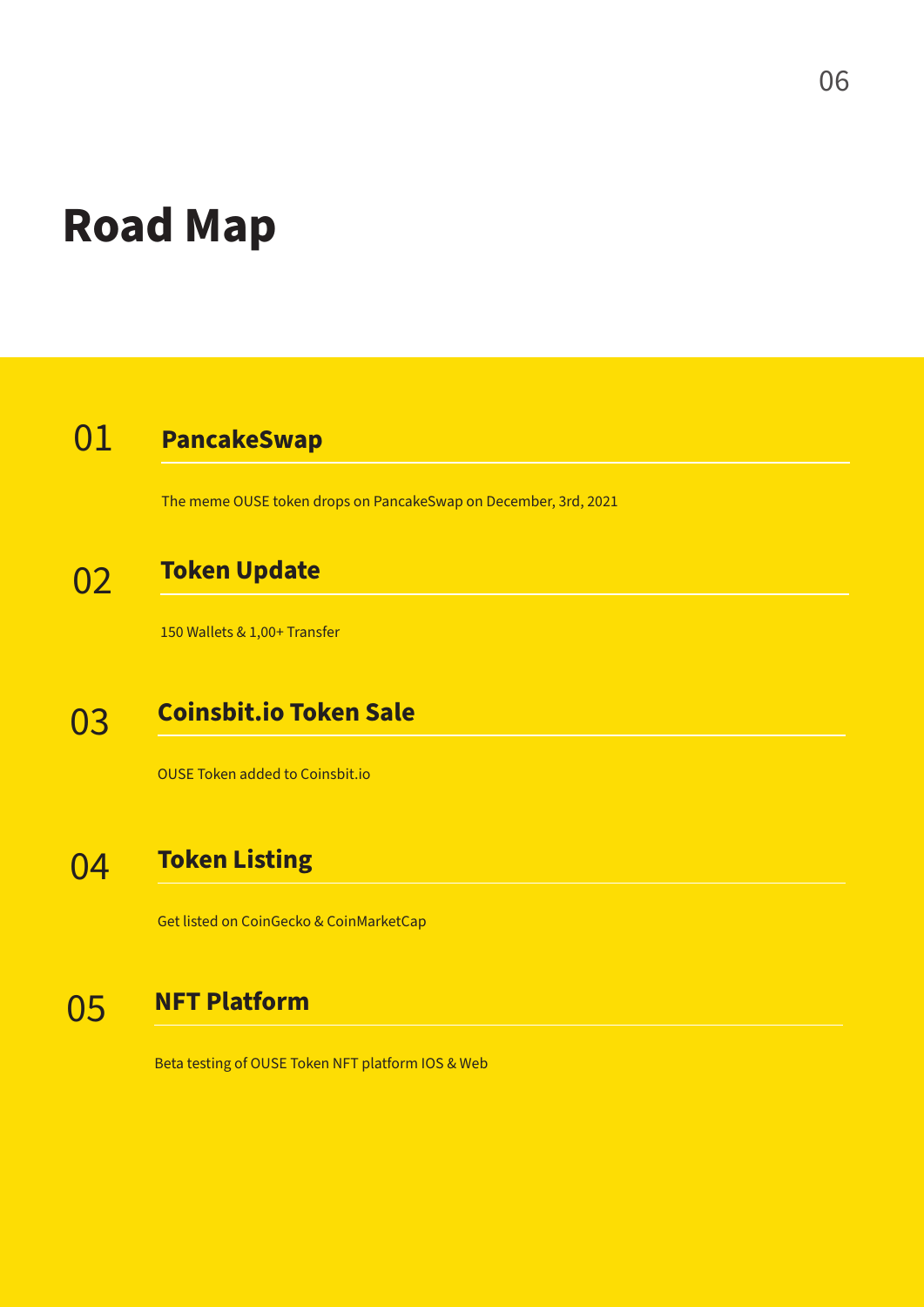## **Tokens**

The OUSE Platform will revolve around two types of tokens:

**1 T**he fungible OUSE Token to be traded for NFTs on the OUSE Platform. OUSE Token is based on BEP20; it runs on the Binance Smart Chain (BSC) using a cryptocurrency wallet like TrustWallet or MetaMask. Ousetoken.com provides both a written explanation and a video on how to buy OUSE Token on PancakeSwap.

**2** Non-fungible tokens or NFTs of virtual assets on the OUSE Platform. Non-fungible tokens are unique and not interchangeable. Buyers of NFTs own the assets, which are validated by blockchain technology.

#### **Transaction Fees**

The total amount of OUSE Token will be 4 trillion tokens. There will be a fee for every transaction with 1% returning to the liquidity pool and 1% burned.

#### **Token Economics and Distribution**

**65%** of OUSE Token will be available to the public **10%** Marketing **10%** Development **10%** Project Team Share **2%** Partners and Advisors **3%** Bounty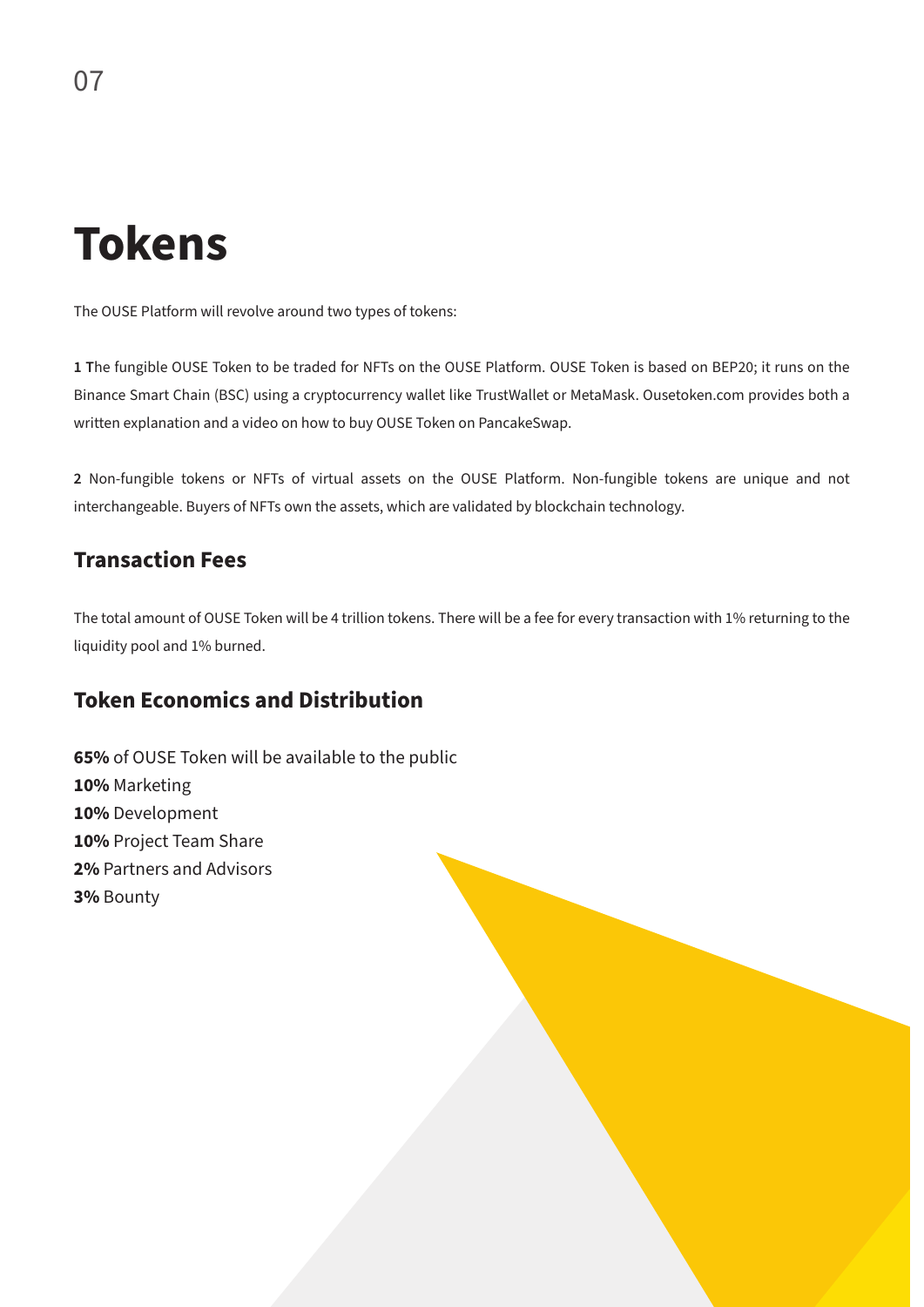## **Business Model**

#### *OUSE Token is a meme token used to generate publicity around the OUSE Project.*

OUSE Token's future functionality is to include buying and selling NFTs on the OUSE Token platform. The OUSE Token platform will be a fictionalized metaverse NFT marketplace inspired by real-world Los Angeles neighborhoods.

Users will become citizens of the OUSE platform by purchasing a real estate NFTs property. Many of the first properties on the OUSE platform will be owned by celebrities. Companies will bid on street naming rights. Citizens can buy real estate NFTs on exclusive blocks on the metaverse. The OUSE Token platform has a process similar to a multiple listing service.

TOKEN OWNERS ARE NOT SHAREHOLDERS IN THE UNDERLYING OUSE COMPANY AND WILL NOT PARTICIPATE IN ITS PROFITS.

#### **Legal**

*The Ouse coin is a stand-alone Meme Token looking to become a Utility Token. It should not be confused with Ouse the Company.* 

The money raised from Token Sales will not fund Ouse the Company's future projects such as the creation, development, launch, and/or management of its real estate platform, NFT sales, and/or other goods and services (collectively "Metaverse"). Instead, this funding will come from Ouse the Company's current Officers, Directors, and Board Members and/or a separate, private equity raise. Since Token Sales will not be funding the creation or running of the Metaverse, Token Owners will not share in Ouse the Company's profits. The sole profit potential Ouse Token holders can expect, if any, will come from 1) The buying and selling of Ouse Tokens on the open market, and 2) The resale of NFT's and other goods originally purchased from Ouse The Company or bought elsewhere for use in the metaverse. Once purchased, these NFT's and other goods will become the Buyer's sole and separate property and be freely transferable without the need to get Ouse The Company's additional permission.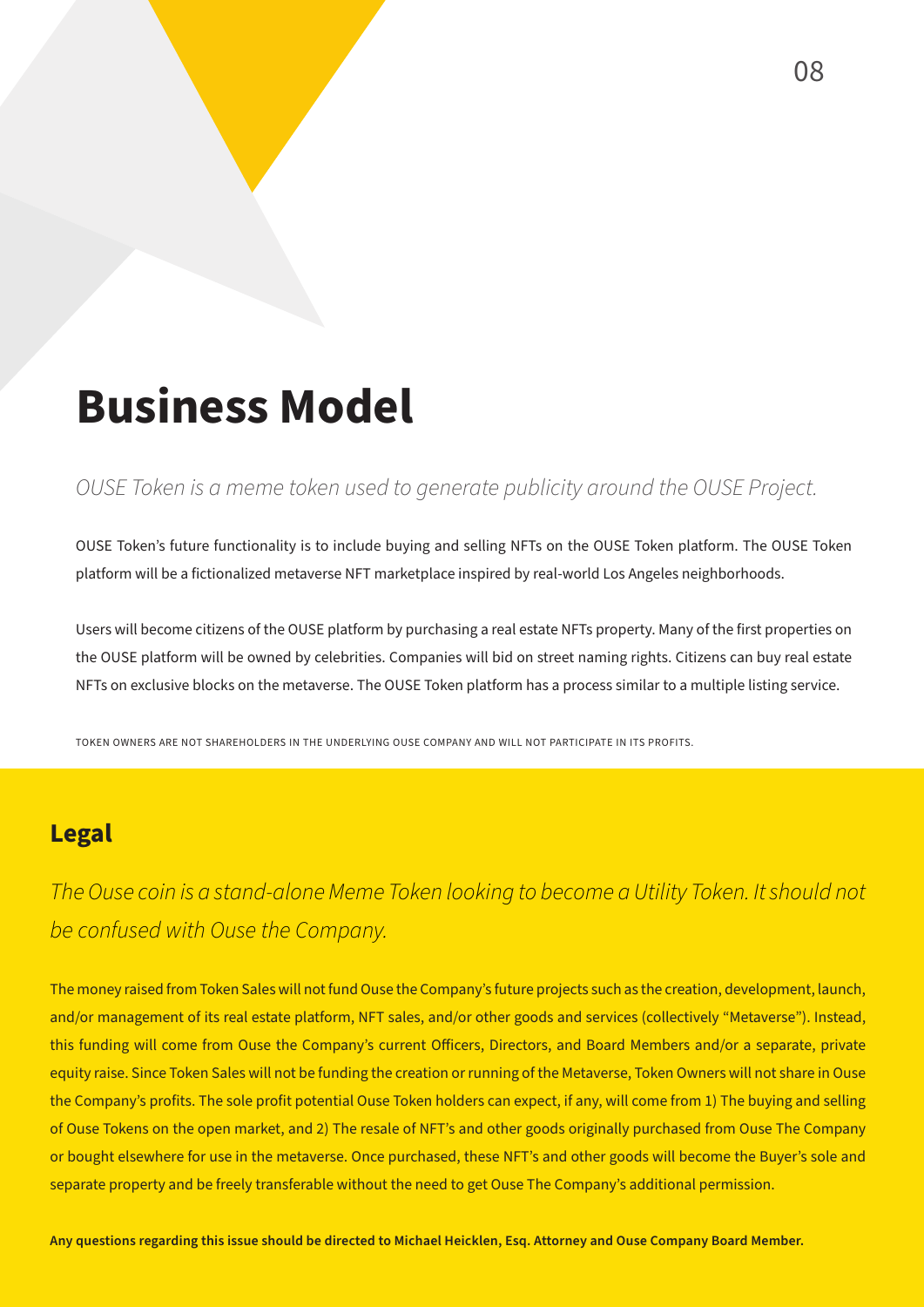## **MEME Token Overview**

### *OUSE Token is a meme token. In the future, OUSE Token will become a utility token to be used inside the OUSE platform.*

ther functionality of the OUSE Token will include offering properties up for sale, establishing escrow, buying properties, accepting or rejecting offers, and collecting payments. OUSE Token makes use of TrustWallet and MetaMask wallet to hold the OUSE Token. The token currently trades on PancakeSwap and will be on Coinsbit.io on December 27th, 2021.

OUSE Token utilizes the Binance Smart Chain (BSC), which offers several advantages when compared to other blockchain technologies, including:

- Low gas fees
- A robust ecosystem
- Fast network processing speeds
- An active developer community

OUSE TOKEN is here to put real utility into its MEME token but utitlizing the OUSE NFT platform built for mobile and desktop.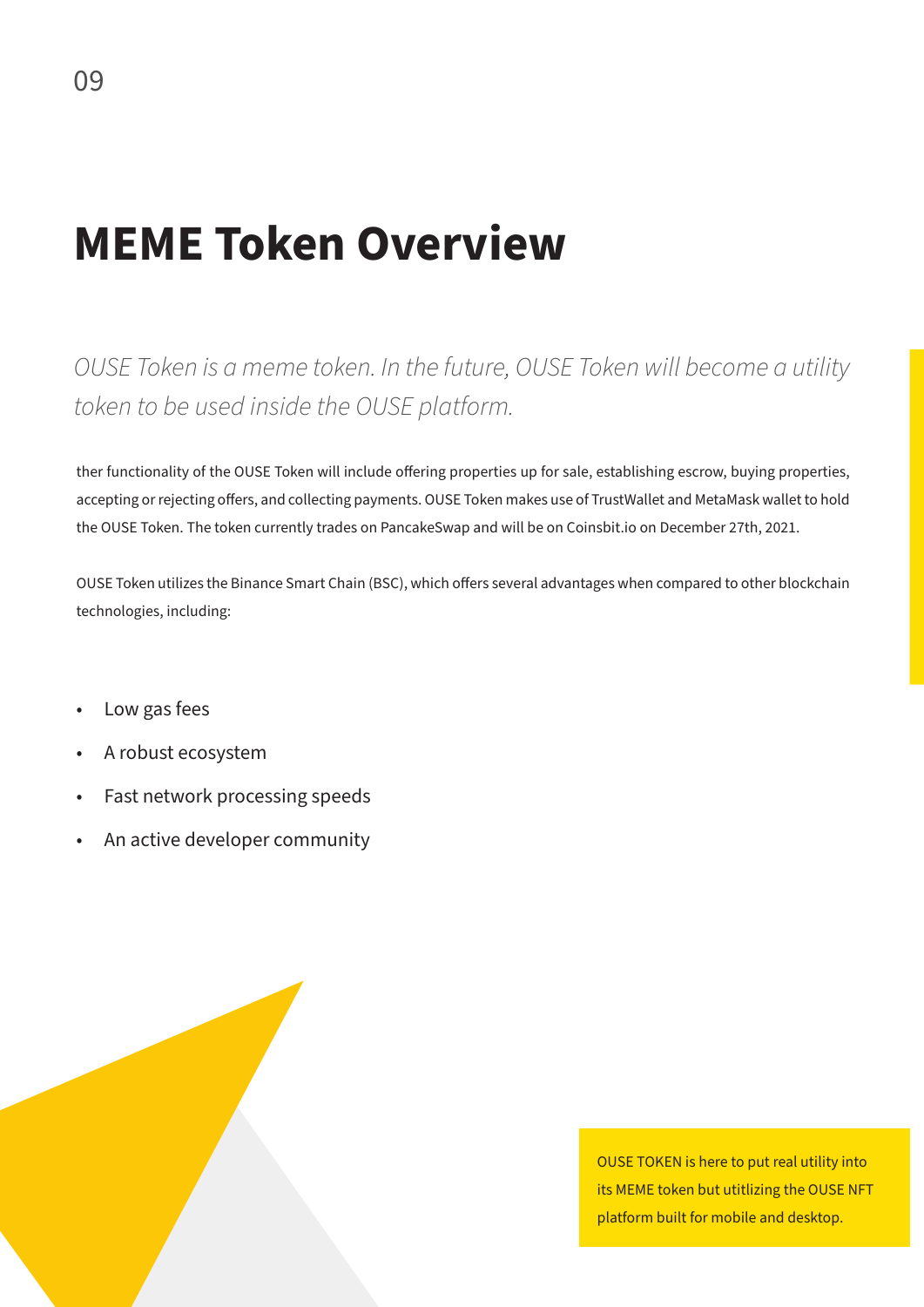# **OUSE Platform**

**Technology Overview**



*Build your real estate empire on OUSE Token Metaverse.*

*The OUSE Token platform design is currently underway. Real estate NFT representations inspired by some of Los Angeles' most famous properties*  will be anchored using existing mapping technology to create the visual *elements of the OUSE Platform.* 

Programming, logic, and content management functionality will be enabled via third-party software developer kits. Our mobile component is based on existing off-the-shelf technology. The OUSE Platform is currently underway. It includes a Web3 NFT marketplace, a mobile augmented reality marketplace and a metaverse marketplace.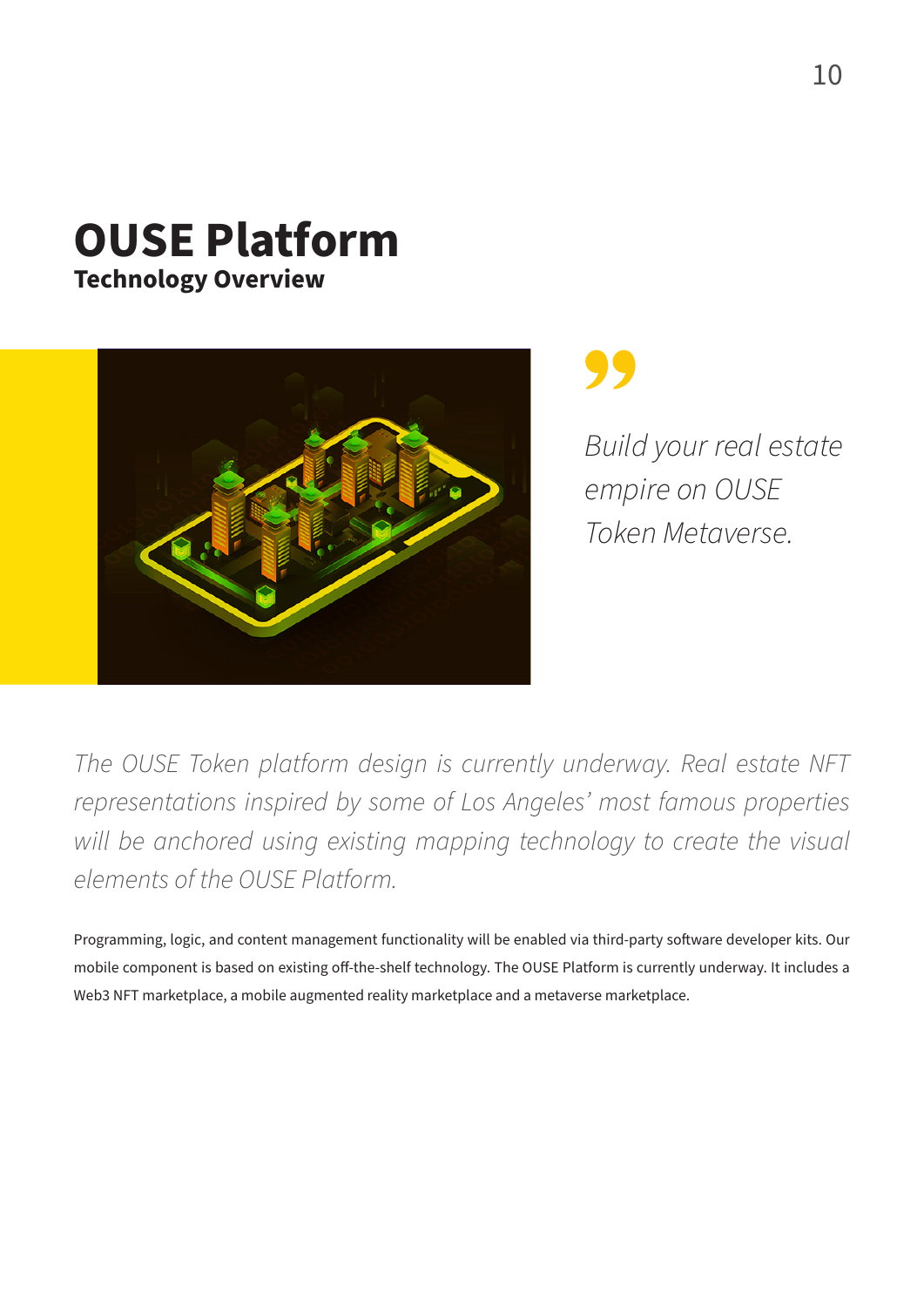## **Team**

### *The OUSE Core is built to bring you the best in blockchain NFT innovation.*

OUSE is a privately held company funded by private investors and venture capitalists. The company's headquarters is in Westlake Village, CA. The team comes from various and diverse backgrounds. All share an enthusiasm for blockchain technology, NFTs and the metaverse.



**Tai Savetsila** CEO



**Craig Martin** Chief Financial Officer



**Karl Tombak** Director of Marketing



**An.vu** Lead Designer



**Michael Heicklen** Board Member, Legal



**Andrew Schwab** Board Member, Public Relations



**Jordan Nguyen** Board Member, Technical Advisor



**Ketrina Askew** Board Member,

Public Relations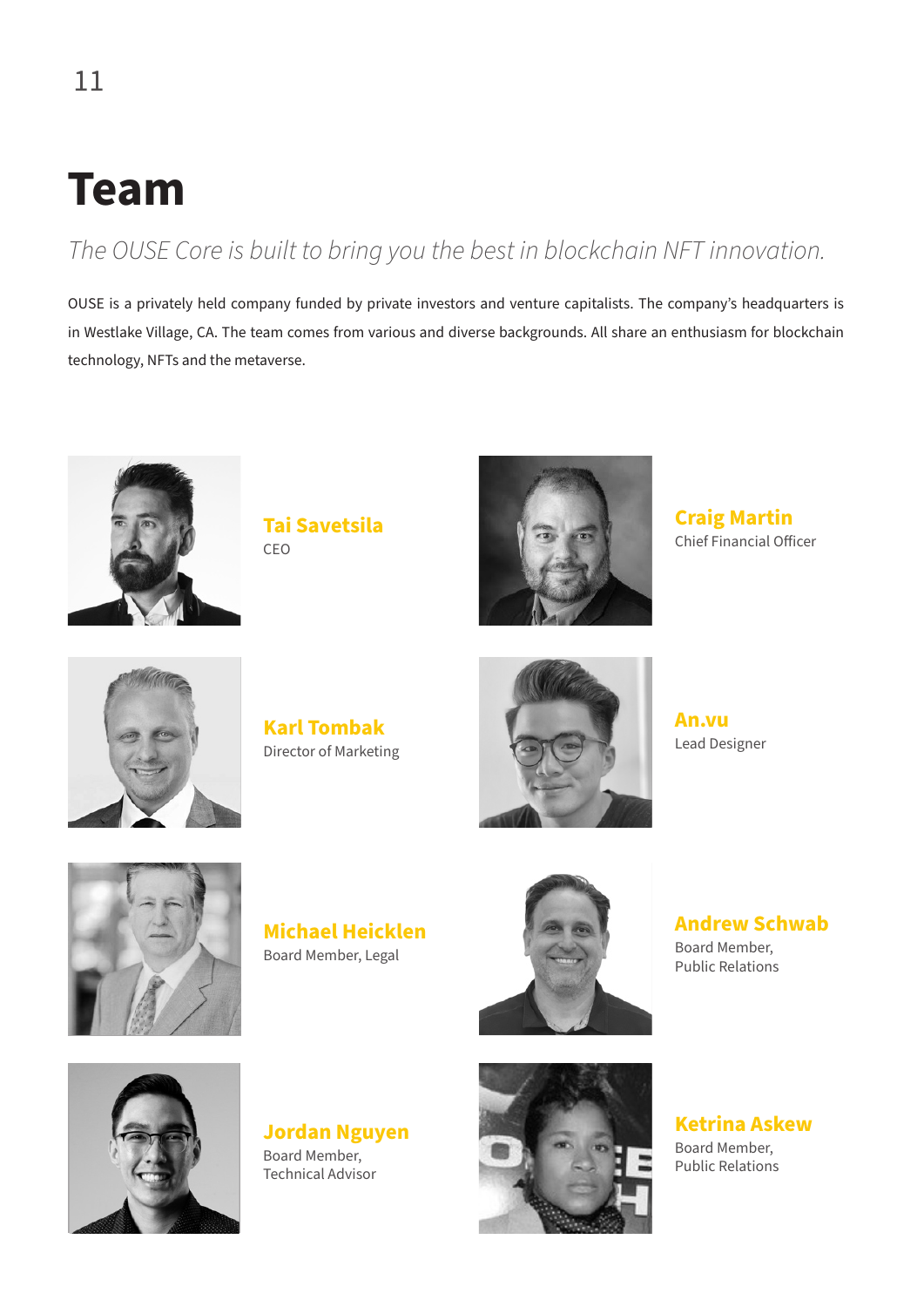## **Conclusion**

*OUSE Token is a meme token built to generate publicity around the OUSE*  project. Ouse Token will eventually be used to acquire fictional virtual real *estate NFTs in the metaverse on the yet-to-be-released OUSE Token platform.*

Ouse Token will also be used to acquire NFTs on a Web3 marketplace. An augmented reality component will allow users to interact with NFTs via mobile phones. NFTs on the OUSE platform will include celebrity-owned virtual properties and other luxury NFTs.

OUSE Token plans to roll its Web3 NFT marketplace, its mobile components and eventually enter the metaverse by late 2022. The meme token, OUSE Token, was released on December 3rd, 2021, to generate interest in the project. OUSE Token will be listed on Coinsbit.io on December 27th, 2021. Other exchanges are on the horizon.

One day OUSE Token citizens will have the ability to build new homes on vacant land, renovate existing properties, develop complex interiors, bid on street names, and move into NFT representations of celebrity-inspired neighborhoods.